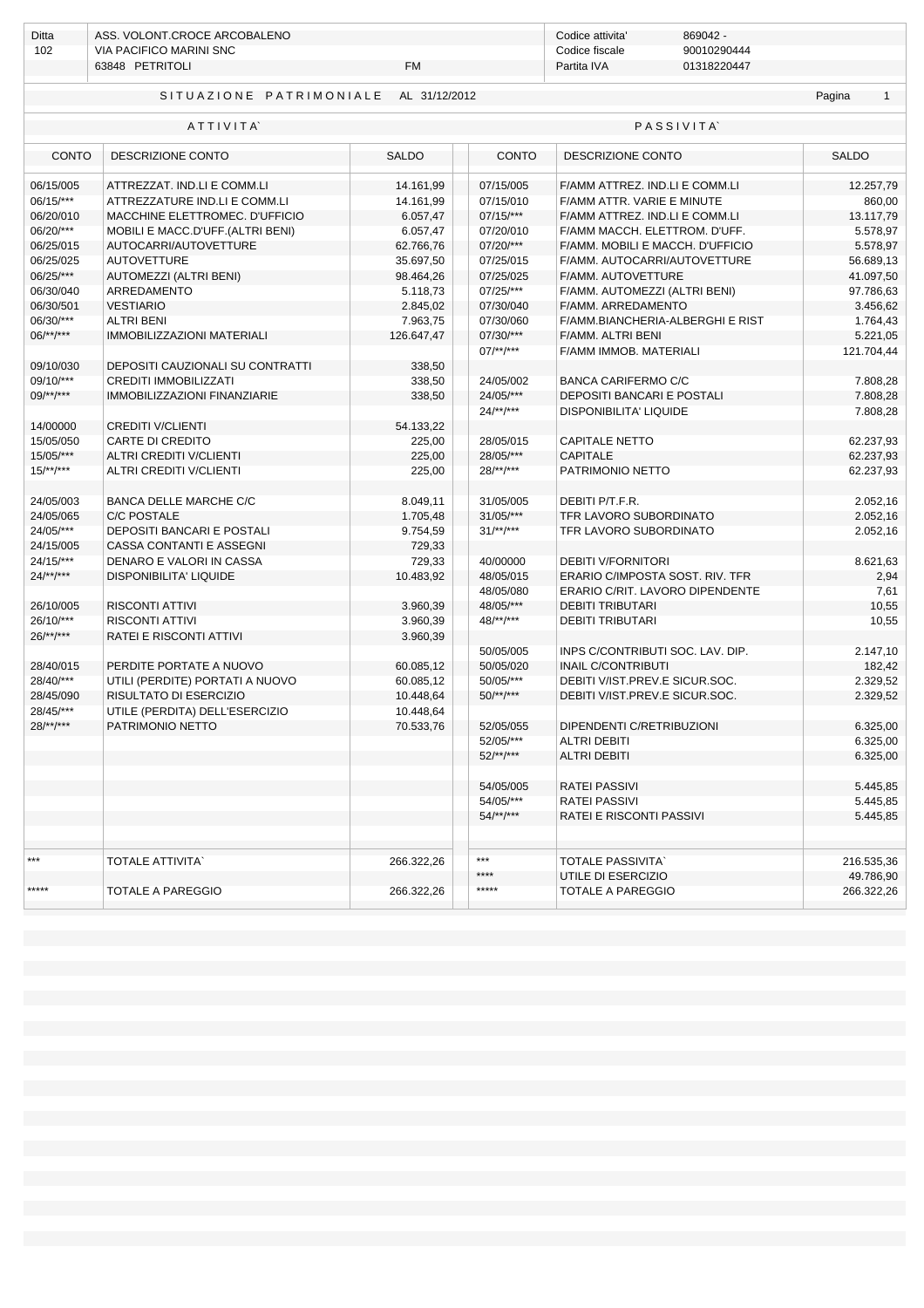| Ditta                                       | ASS. VOLONT.CROCE ARCOBALENO                                       |                      |                        | Codice attivita'<br>869042 -                     |                          |  |
|---------------------------------------------|--------------------------------------------------------------------|----------------------|------------------------|--------------------------------------------------|--------------------------|--|
| 102                                         | <b>VIA PACIFICO MARINI SNC</b>                                     |                      |                        | 90010290444<br>Codice fiscale                    |                          |  |
|                                             | <b>FM</b><br>63848 PETRITOLI                                       |                      |                        | 01318220447<br>Partita IVA                       |                          |  |
| AL 31/12/2012<br>SITUAZIONE ECONOMICA       |                                                                    |                      |                        |                                                  | $\overline{2}$<br>Pagina |  |
| RICAVI E PROFITTI<br>COSTI, SPESE E PERDITE |                                                                    |                      |                        |                                                  |                          |  |
|                                             | <b>CONTO</b><br>DESCRIZIONE CONTO                                  |                      | <b>CONTO</b>           | DESCRIZIONE CONTO                                | <b>SALDO</b>             |  |
| 66/30/015                                   | <b>MATERIALE DI PULIZIA</b>                                        | 93,39                | 58/10/502              | TRASPORTI SANITARI EMERGENZA                     | 8.264,88                 |  |
| 66/30/025                                   | <b>CANCELLERIA</b>                                                 | 738,40               | 58/10/503              | TRASPORTI SANITARI ORDINARI                      | 90.310,95                |  |
| 66/30/035                                   | CARBURANTI E LUBRIFICANTI                                          | 27.593,45            | 58/10/504              | <b>TRASPORTI STAND-BY</b>                        | 79.040,00                |  |
| 66/30/060                                   | ACQUISTI BENI COSTO UNIT.<516,46                                   | 49,40                | 58/10/505              | TRASPORTI AUTOMEDICA                             | 14.144,14                |  |
| 66/30/***                                   | <b>ALTRI ACQUISTI</b>                                              | 28.474,64            | 58/10/506              | <b>TRASPORTI OSPEDALIERI</b>                     | 1.002,01                 |  |
| $66$ /**/***                                | COSTI P/MAT.PRI, SUSS., CON.E MER.                                 | 28.474,64            | 58/10/***              | RICAVI DELLE PRESTAZ. - IMPRESE                  | 192.761,98               |  |
|                                             |                                                                    |                      | $58$ /**/***           | <b>RICAVI</b>                                    | 192.761,98               |  |
| 68/05/055                                   | MANUT. RIPARAZIONI BENI PROPRI                                     | 7.368,40             |                        |                                                  |                          |  |
| 68/05/080                                   | PEDAGGI AUTOSTRADALI                                               | 979,97               | 64/05/100              | ABBUONI/ARROT. ATTIVI IMP.                       | 12,88                    |  |
| 68/05/095                                   | ALTRI ONERI P/AUTOMEZZI                                            | 336,05               | 64/05/106              | PLUSV. ORDIN. NON RATEIZ.IMP.                    | 1.100,00                 |  |
| 68/05/110                                   | ASSICURAZIONI R.C.A.                                               | 9.597,25             | 64/05/115              | SOPRAVVENIENZE ORDINARIE ATTIVE                  | 48,00                    |  |
| 68/05/180                                   | CO.CO.PRO.ATTIN.COOP.ED.P.IND.<br>CONTR.INAIL COLLABOR. ATTIN.ATT. | 78.814,15            | 64/05/145              | CONTR.ANNI PRECEDENTI ACO.BENI                   | 15.847,64                |  |
| 68/05/210                                   | SAGRE E MANIFESTAZIONI                                             | 1.593,11             | 64/05/150              | <b>EROGAZIONI ENTI</b>                           | 6.800,00                 |  |
| 68/05/300<br>68/05/320                      | SPESE TELEFONICHE                                                  | 1.805,08             | 64/05/155<br>64/05/390 | <b>OBLAZIONI</b><br>ALTRI RICAVI E PROVENTI VARI | 15.653,71<br>6.755,00    |  |
| 68/05/325                                   | <b>SPESE CELLULARI</b>                                             | 1.422,00<br>2.589,17 | 64/05/501              | <b>TESSERAMENTO</b>                              | 8.346,72                 |  |
| 68/05/330                                   | SPESE POSTALI E DI AFFRANCATURA                                    | 457,16               | 64/05/502              | FESTEGG.E INIZIAT.(LOTTERIA)                     | 10.000,00                |  |
| 68/05/342                                   | PASTI/SOGGIORNI                                                    | 419,00               | 64/05/503              | FESTEGG.E INIZIA.(STAND)                         | 2.462,50                 |  |
| 68/05/355                                   | RICERCA, ADDESTRAM.E FORMAZIONE                                    | 1.310,10             | 64/05/***              | ALTRI RICAVI E PROVENTI                          | 67.026,45                |  |
| 68/05/370                                   | ONERI BANCARI E POSTALI                                            | 2.753,28             | $64$ /**/***           | ALTRI RICAVI E PROVENTI                          | 67.026,45                |  |
| 68/05/380                                   | <b>QUOTA ASS.TIVA ANPAS</b>                                        | 9.106,34             |                        |                                                  |                          |  |
| 68/05/385                                   | TENUTA PAGHE, CONT. DICH. DA IMPRES                                | 6.155,51             | 87/20/035              | INT.ATT.SU DEPOSITI BANCARI                      | 0,18                     |  |
| 68/05/407                                   | ALTRI COSTI PER SERVIZI                                            | 525,05               | 87/20/***              | PROV. DIVERSI DAI PRECEDENTI                     | 0,18                     |  |
| 68/05/501                                   | <b>QUOTA SERVIZI COPASS</b>                                        | 353,56               | $87$ /**/***           | ALTRI PROVENTI FINANZIARI                        | 0,18                     |  |
| 68/05/502                                   | <b>MATERIALE SANITARIO</b>                                         | 502,21               |                        |                                                  |                          |  |
| 68/05/503                                   | RICARICHE OSSIGENO E ASS.TECNICA                                   | 2.014,61             |                        |                                                  |                          |  |
| 68/05/***                                   | <b>COSTI PER SERVIZI</b>                                           | 128.102,00           |                        |                                                  |                          |  |
| $68$ /**/***                                | <b>COSTI PER SERVIZI</b>                                           | 128.102,00           |                        |                                                  |                          |  |
|                                             |                                                                    |                      |                        |                                                  |                          |  |
| 70/10/005                                   | CANONI DI LEASING BENI MOB. DED.                                   | 6.464,82             |                        |                                                  |                          |  |
| 70/10/***                                   | <b>LEASING</b>                                                     | 6.464,82             |                        |                                                  |                          |  |
| 70/25/010                                   | LIC. D'USO SOFTWARE DI ESERCIZIO                                   | 29,84                |                        |                                                  |                          |  |
| 70/25/***                                   | ALTRI COST.PER GOD.BENI DI TERZI                                   | 29,84                |                        |                                                  |                          |  |
| $70$ /**/***                                | COSTI P/GODIMENTO BENI DI TERZI                                    | 6.494,66             |                        |                                                  |                          |  |
|                                             |                                                                    |                      |                        |                                                  |                          |  |
| 72/05/010                                   | <b>SALARI E STIPENDI</b>                                           | 17.652,55            |                        |                                                  |                          |  |
| 72/05/***                                   | SALARI E STIPENDI                                                  | 17.652,55            |                        |                                                  |                          |  |
| 72/15/005<br>72/15/025                      | <b>ONERI SOCIALI INPS</b><br><b>ONERI SOCIALI INAIL</b>            | 18.305,46<br>427,88  |                        |                                                  |                          |  |
| 72/15/***                                   | <b>ONERI SOCIALI</b>                                               | 18.733,34            |                        |                                                  |                          |  |
| 72/20/005                                   | <b>TFR</b>                                                         | 2.055,10             |                        |                                                  |                          |  |
| 72/20/***                                   | <b>TRATTAMENTO FINE RAPPORTO</b>                                   | 2.055,10             |                        |                                                  |                          |  |
| $72$ /**/***                                | <b>COSTI PER IL PERSONALE</b>                                      | 38.440,99            |                        |                                                  |                          |  |
|                                             |                                                                    |                      |                        |                                                  |                          |  |
| 75/15/005                                   | AMM.TO ORD.ATT.IND.LI E COMM.                                      | 291,26               |                        |                                                  |                          |  |
| 75/15/010                                   | AMM.TO ORD.ATTR.VAR.E MIN.                                         | 176,73               |                        |                                                  |                          |  |
| 75/15/***                                   | AMM.TO ATTREZ. IND.LI E COMM.LI                                    | 467,99               |                        |                                                  |                          |  |
| 75/20/010                                   | AMM.TO ORD.MAC.ELETTROM.UF.                                        | 699,50               |                        |                                                  |                          |  |
| 75/20/011                                   | AMM.TO ORD.MAC.ELETTR.UF.INDED.                                    | 38,88                |                        |                                                  |                          |  |
| 75/20/***                                   | AMM.TO MOBILI E MACCHINE D'UFF.                                    | 738,38               |                        |                                                  |                          |  |
| 75/25/015                                   | AMM.TO ORD.AUTOCARRI/AUTOVET.                                      | 200,03               |                        |                                                  |                          |  |
| 75/25/***                                   | AMM.TO AUTOMEZZI (ALTRI BENI)                                      | 200,03               |                        |                                                  |                          |  |
| 75/30/040                                   | AMM.TO ORD.ARREDAMENTO                                             | 374,60               |                        |                                                  |                          |  |
| 75/30/060<br>75/30/***                      | AMM.TO ORD. BIANCHERIA                                             | 323,68<br>698,28     |                        |                                                  |                          |  |
| $75$ /**/***                                | AMM.TO ALTRI BENI<br>AMM.TO IMM. MAT. - ORDINARIO                  | 2.104,68             |                        |                                                  |                          |  |
|                                             |                                                                    |                      |                        |                                                  |                          |  |
| 84/10/050                                   | SOPRAVVENIENZ. PASSIVE ORD.DED.                                    | 437,58               |                        |                                                  |                          |  |
| 84/10/055                                   | SOPRAV. PASSIVE ORD.INDEDUCIBILI                                   | 29,67                |                        |                                                  |                          |  |
| 84/10/090                                   | ABBUONI/ARROTONDAMENTI PASSIVI                                     | 9,04                 |                        |                                                  |                          |  |
| 84/10/***                                   | ALTRI ONERI DIVERSI DI GESTIONE                                    | 476,29               |                        |                                                  |                          |  |
| $84$ /**/***                                | ONERI DIVERSI DI GESTIONE                                          | 476,29               |                        |                                                  |                          |  |
|                                             |                                                                    |                      |                        |                                                  |                          |  |
| 88/20/010                                   | INT.PASS.SUI DEB.V/BAN.DI CR.ORD                                   | 2.894,65             |                        |                                                  |                          |  |
| 88/20/046                                   | <b>INTERESSI PASSIVI INDEDUCIBILI</b>                              | 38,80                |                        |                                                  |                          |  |
| 88/20/***                                   | VERSO ALTRI (ONERI FINANZIARI)                                     | 2.933,45             |                        |                                                  |                          |  |
| $88$ /**/***                                | INT. PASS.E ALTRI ONERI FINANZ.                                    | 2.933,45             |                        |                                                  |                          |  |
|                                             |                                                                    |                      |                        |                                                  |                          |  |